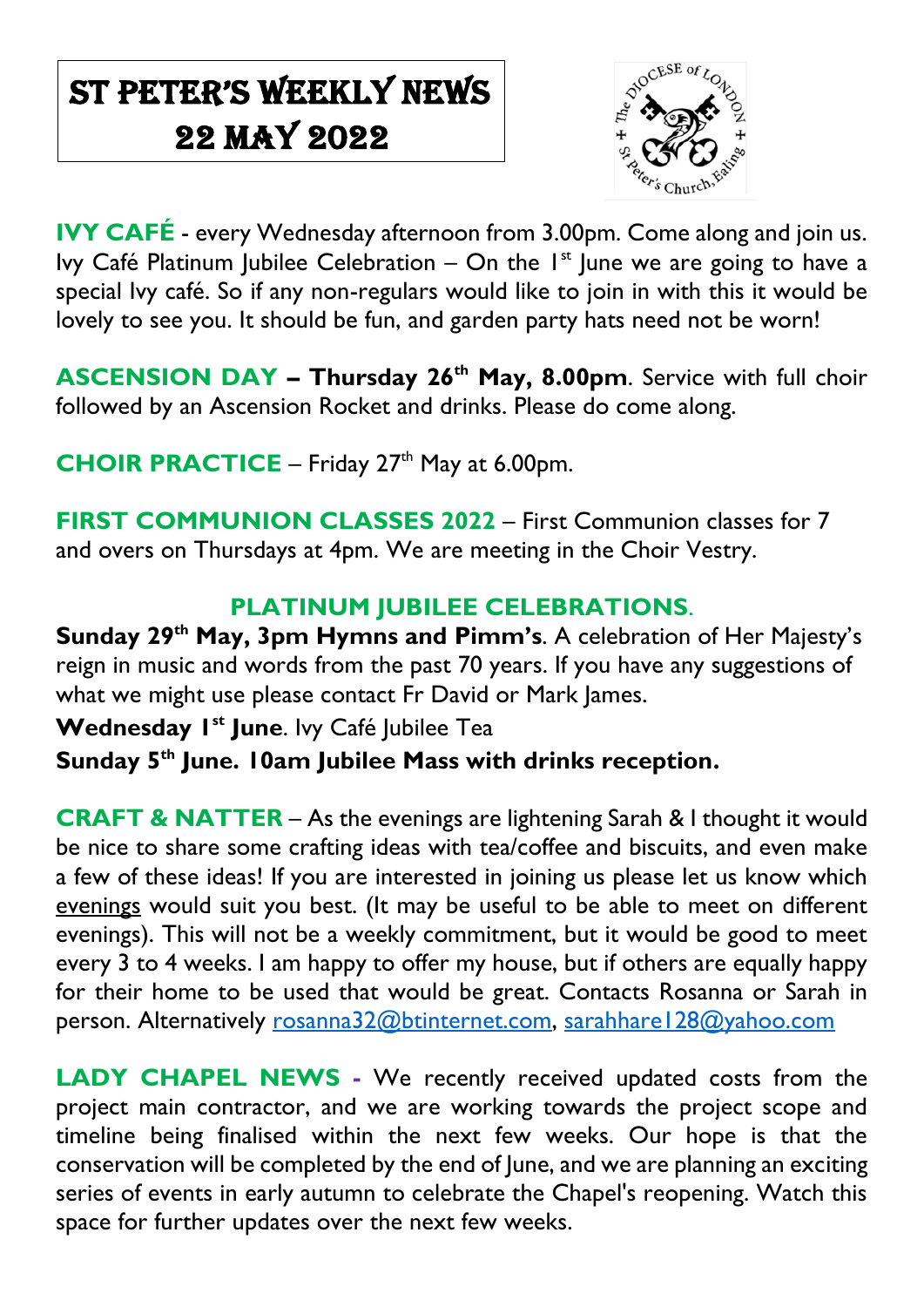**REFLECTIONS ON THE LADY CHAPEL -** To celebrate the restoration of St Peter's Lady Chapel, a history of the artists who contributed to the creation of our beautiful church is being written, based on new research. The living legacy of these artists is the experience of the current congregation and visitors to the church. Please could you spare a few moments to share your thoughts about the Lady Chapel : how and why it is important to you and any particular aspects - the angels? the reredos? the nativity altar?- that have a special meaning or feeling for you. You can email me at [sjpeatfield@aol.com,](mailto:sjpeatfield@aol.com) or have a word with me any Sunday after the service. Many thanks, Susan Peatfield

**STEWARDSHIP -** St Peter's is reliant on the generous support of its congregation. Our preference is for regular standing orders into the Church's bank account. One off gifts can be made easily via the tap-to-donate point at the back of the Church, or through our **Online Giving Page** - a link to which can be found on the 'Support' page of our website. Gift Aid declarations can be made via the tap-to-donate point and Online Giving Page (if we don't already have one from you).

**FIRE DRILL -** The PCC would like to remind you that in the event of an emergency evacuation of the church and hall you must leave the building quickly and quietly by the nearest available safe exit and assemble in the church car park unless told otherwise.

| Password: StPeter1662                   | <b>Giving page</b>                          |
|-----------------------------------------|---------------------------------------------|
| Name: StPeter-Guest;                    | <b>Click here for St Peter's online</b>     |
| Parish WiFi:                            |                                             |
| 07453 619591                            | Monday - Friday: 10am-12noon                |
| a.a.dobrzynski@gmail.com                | Office Hours:                               |
| Curate: Revd Dr Adam Dobrzynski         |                                             |
| 020 8997 3655                           | 020 8997 8376                               |
| admin@stpeterealing.org.uk              | sipeatfield@aol.com                         |
| Parish Administrator: Mrs Lesley Brooks | LLM: Mrs Susan Peatfield                    |
| 020 8997 1620 / 07976 905294            | 020 8723 4514                               |
| david.neno@london.anglican.org          | margaret.joachim@london.anglican.org        |
| Vicar: Revd David Neno                  | Adiutrix Emerita : Revd Dr Margaret Joachim |

## **Parish Contact Details:**